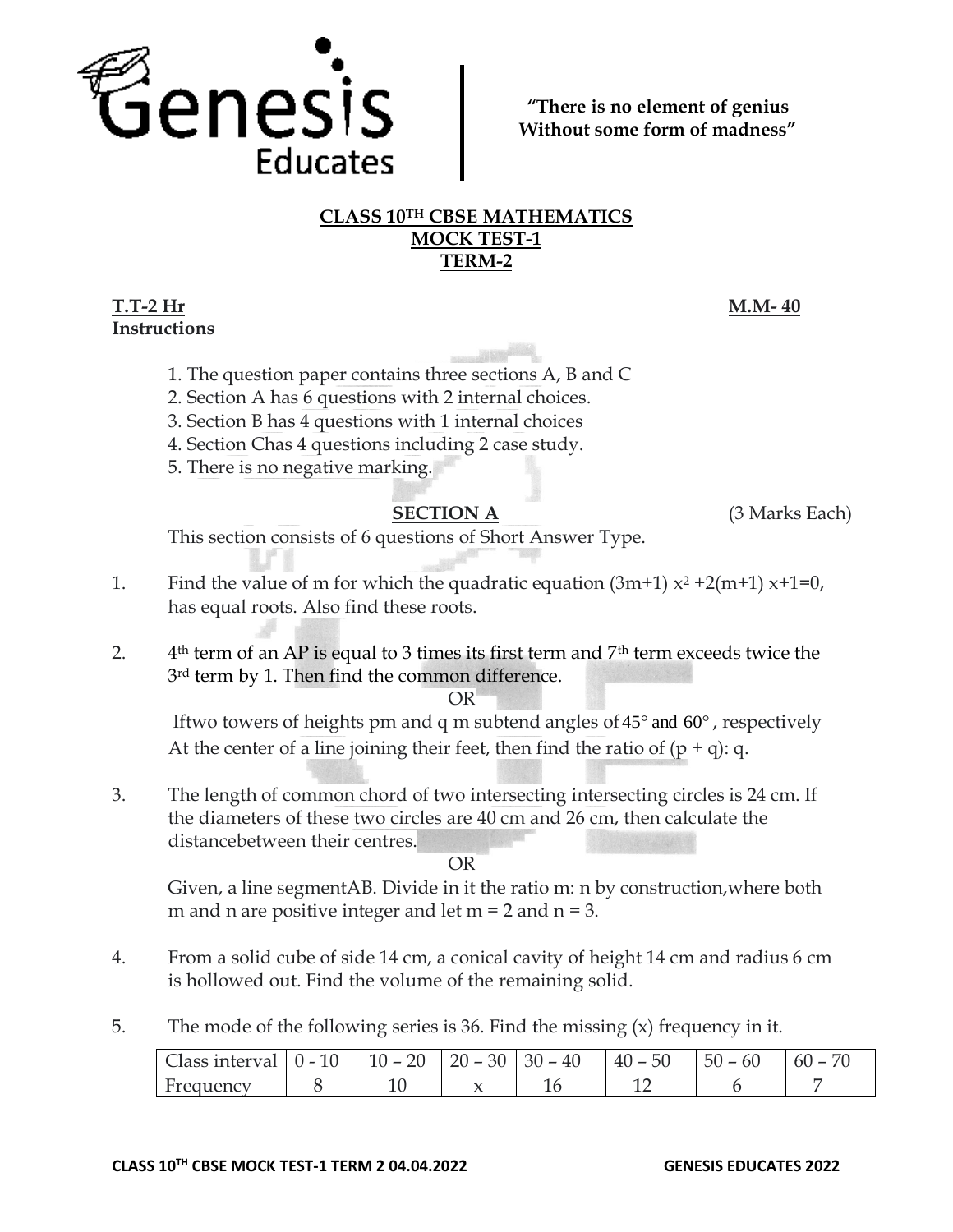6. The 8th term of an A.P is 17 and its 14thterm is 29. Find its common difference.

**SECTION B** (3 Marks Each)

This section consists of 4 questions of Long Answer Type

7. Construct a tangent to a circle of radius 4 cm from a point on the concentric circle of radius 6 cm and measures its length. Also, verify the measurement by actual calculation.

Or

A decorative block as shown in figure is made of two solids, a cube and a hemisphere.



The base of the block is the cube with edge of 5 cm and thehemisphere attached on the top has a diameter of 4.2 cm. If the block is to bepainted, then find the total area to be painted.[Take,  $\pi$ =22/7]

- 8. Water flows at the rate of 10m/minute through a cylindrical pipe 5 mm in diameter. How long would it take to fill a conical vessel whose diameter at the base is 40 cm and depth 24 cm?
- 9. Find the solution of the equation  $\frac{x}{3} + \frac{y}{6-x} = \frac{z(6+x)}{15}$ ; (x  $\neq$  6)  $2(6 + x)$  $6 - x$ 3 3  $\frac{x}{3} + \frac{3}{6-x} = \frac{2(6+x)}{15}$ ; (x  $\neq$
- 10. Find the median for the following frequency distribution. Height (in cm) 160 – 162 | 163 – 165 | 166 – 168 | 169 – 171 | 172 – 174

Frequency 15 117 136 118 14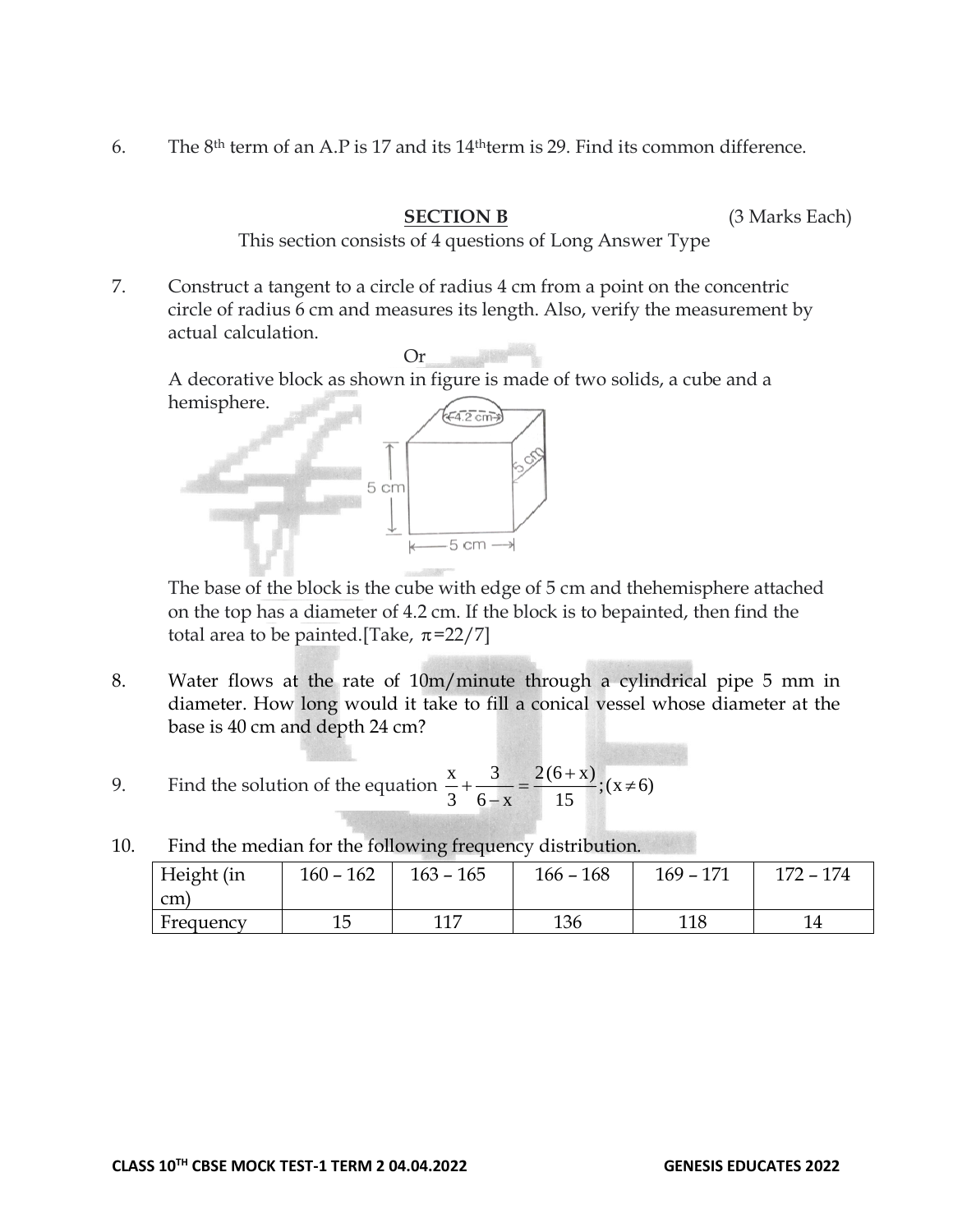**SECTION C** (4 Marks Each)

11. From the point, 36 m above the surface of a lake, the angle of elevation of a bird is observed to be 30° and angle of depression of its image in the water of the lake is observed to be 60 Find the actual height of the bird above the surface of the lake.

Or

Prove that two parallel tangents to a circle subtends a right angle at the centre.

12. A man standing on the deck of a ship,which is 10 m above water level, observes the angle of elevation of the top of a hill as 60° and the angle of depression of thebase of a hill as 30°. Thenfind the sum of distance of the hill from the ship and height of the hill is (in metres).

# 13. Case study 1

Karan aspires to be an architect someday. He knows that he has to have a good knowledge of various shapes and figures but he does not have much interest in geometry.His math teacher recommended him to watch a movie " Flatland – A Romance of many dimensions ", based on the book of same title by Edwin A Abbott , where the narrator ( himself a square ) describes a world living in two dimensions being visited by a person living 3D. After watching this , he got curious to test the relationship between 2D & 3D objects.

He cut out a very thin right angled triangle whose sides are in A.P. The square of the base of the triangle is 16 more than the product of hypotenuse and perpendicular. He places the triangle perpendicular to the plane of the paper and traces a shape in 2D & 3D by revolving the triangle along the perpendicular. ( Base > Perpendicular )

- (i) Find the area of the shape obtained in 2D [2 marks]
- (ii) Find the volume of the shape obtained in 3D. [2 marks]